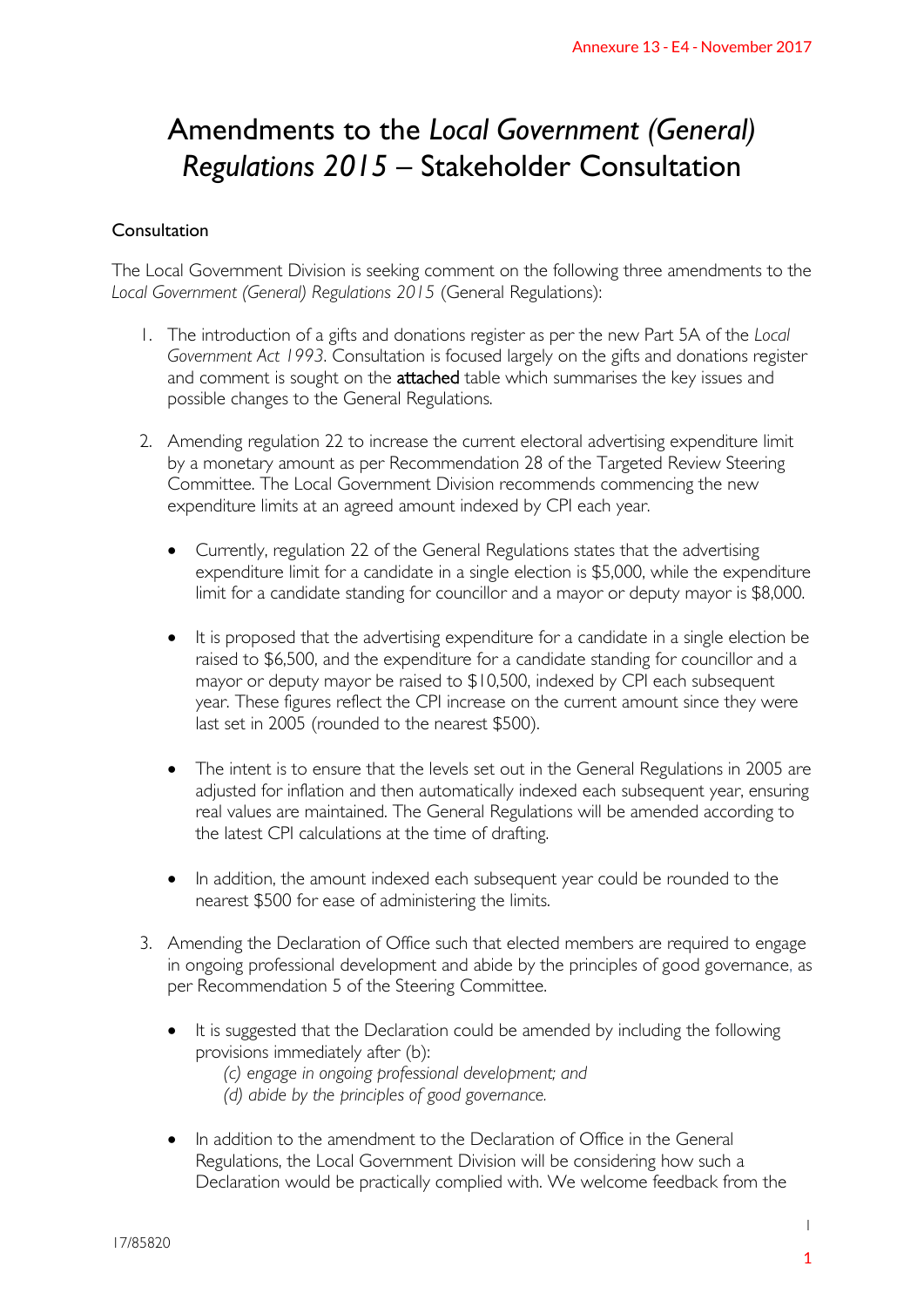sector as to how this may occur. A preferred option would be for councils to selfreport. In addition, the Local Government Division could undertake auditing and/or public reporting.

The General Regulations will be supported by detailed Guidelines and there may be consequential amendments to the *Local Government (Model Code of Conduct) Order 2016* as required, to ensure consistency across both instruments, particularly in relation to compliance matters. The sector will be consulted on any proposed amendment to the Model Code of **Conduct** 

#### Submissions

Submissions are to be made in writing and are to be provided either by email to lgd@dpac.tas.gov.au or by post to:

Local Government Division Department of Premier and Cabinet GPO Box 123 HOBART TAS 7001

All submissions must be received by close of business on Monday 18 December 2017.

#### Important information to note

All submissions will be treated as public information and will be published on DPAC's website once consideration of the submissions has concluded. However, if you wish your submission to be treated as confidential, whether in whole or in part, please note this in writing at the time of making your submission, and clearly indicate which parts of your submission are confidential, and advise the reasons as to why. Annexure 13 - E4 - November 2017<br>
The vould be for councils to self-<br>
could undertake auditing and/or<br>
nes and there may be<br>
de of Conduct) Order 2016 as<br>
larly in relation to compliance<br>
ment to the Model Code of<br>
either

Please note that your name, or the name of your organisation making a submission, will be disclosed unless you request otherwise. In the absence of a clear indication that a submission is intended to be treated as confidential (or parts of the submission), DPAC will treat the submission as public.

#### The *Right to Information Act 2009* and confidentiality

By law, information provided to the Government may be provided to an applicant under the provisions of the *Right to Information Act 2009* (RTI). If you have indicated that you wish all or part of your submission to be treated as confidential, your statement detailing the reasons will be taken into account in determining whether or not to release the information in the event of an RTI application for assessed disclosure.

Should you have any questions regarding the consultation on the amendments to the General Regulations, please contact DPAC's Local Government Division by email at lgd@dpac.tas.gov.au or by telephone on (03) 6232 7022.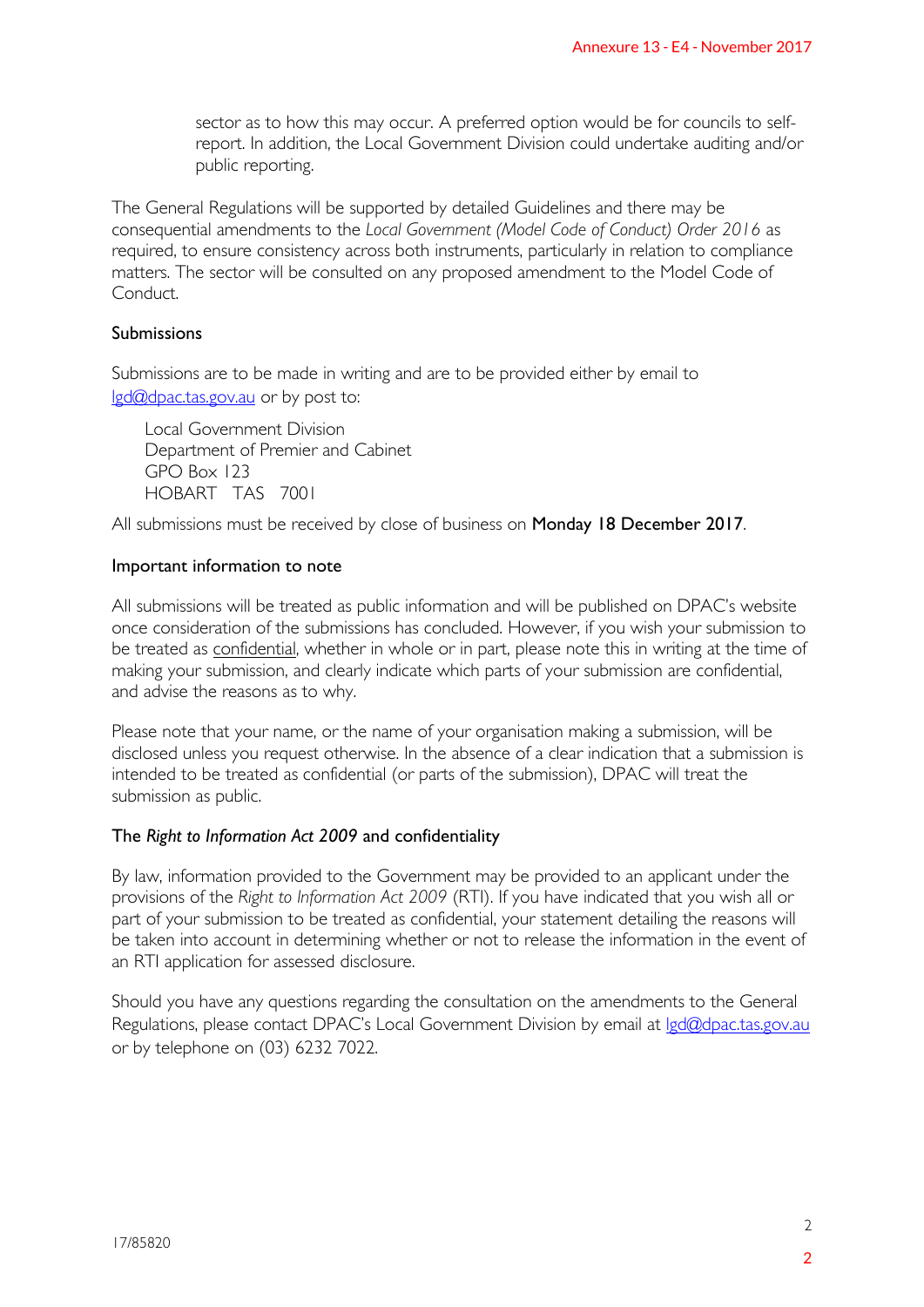|              | <b>Issue</b>                                         | Summary/intent                                                                                                                                                                                                                                                                                                                                                                                                                                                           | Possible changes to the Regulations                                                                                                                                                                                                                                                                 |
|--------------|------------------------------------------------------|--------------------------------------------------------------------------------------------------------------------------------------------------------------------------------------------------------------------------------------------------------------------------------------------------------------------------------------------------------------------------------------------------------------------------------------------------------------------------|-----------------------------------------------------------------------------------------------------------------------------------------------------------------------------------------------------------------------------------------------------------------------------------------------------|
|              | What is in scope?                                    | The Act prescribes compulsory disclosure of gifts and<br>donations received by a councillor.<br>The policy will apply to all gifts and donations made to<br>elected members during a financial year.                                                                                                                                                                                                                                                                     | The Regulations could stipulate that disclosure<br>relates to a councillor's public duties as distinct<br>from their private capacity.                                                                                                                                                              |
| $\mathbf{2}$ | What is exempt?                                      | Personal gifts (received not in connection with an election of<br>a candidate) are exempted in the majority of other<br>jurisdictions.                                                                                                                                                                                                                                                                                                                                   | It is suggested that private gifts (i.e.: gifts made to<br>an individual that are not substantially related to<br>their role as an elected member) or a disposition<br>of property under a will are exempted from<br>disclosure.                                                                    |
| 3            | <b>Definitions</b>                                   | The majority of jurisdictions that have legislated for this<br>matter all have similar definitions of "gift", therefore it is<br>suggested that a similar definition be adopted from these<br>jurisdictions.<br>An example is the definition in the City of Brisbane<br>Regulation 2012: A gift is the transfer of money, other<br>property or other benefit-<br>(i) without consideration; or<br>(ii) for a consideration substantially less than full<br>consideration | The definition of "gift" may include a transfer or<br>loan of money, other property or other benefit<br>that is without consideration or for a consideration<br>substantially less than full consideration.<br>It is suggested that the definition of "donation"<br>include a "political donation". |
| 4            | Minimum threshold<br>amount $(\$)$ for<br>disclosure | Only gifts or donations over a certain value need to be<br>declared.<br>Currently across jurisdictions this ranges from \$200 (Qld,<br>WA), \$500 (SA, Vic) and \$1,000 (NSW).                                                                                                                                                                                                                                                                                           | The two options proposed for a minimum<br>threshold are:<br>Option I - \$50<br>Option 2 - \$200                                                                                                                                                                                                     |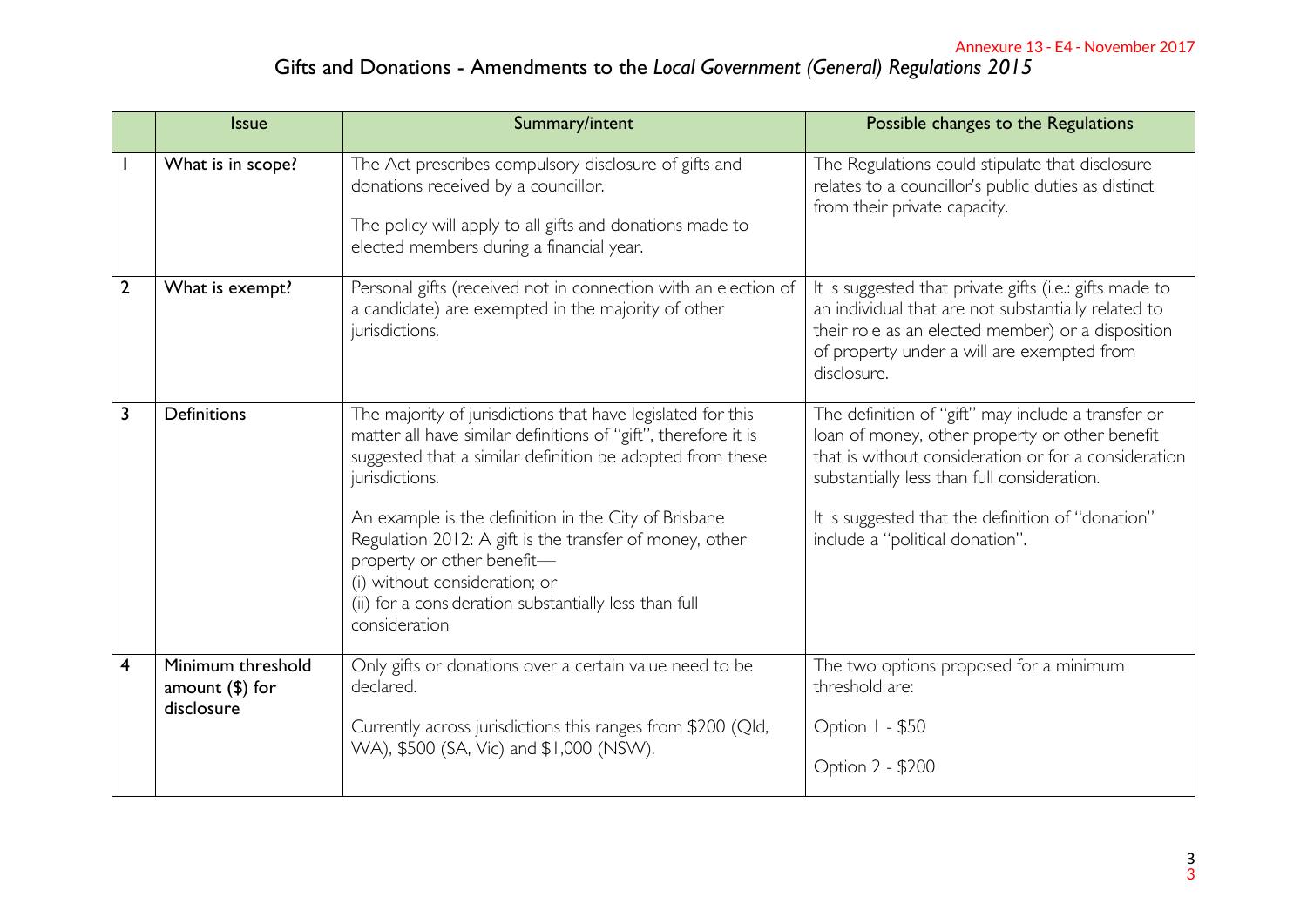| Annexure 13 - E4 - November 2017<br>Gifts and Donations - Amendments to the Local Government (General) Regulations 2015 |                                                                                                                 |                                                                                                                                                                                                                                                                                                                                                                                                                                                                                                                                                                                                                                                                                                                                                                                                                                                                           |                                                                                                                                                                                                                                                                                                                                |  |  |  |
|-------------------------------------------------------------------------------------------------------------------------|-----------------------------------------------------------------------------------------------------------------|---------------------------------------------------------------------------------------------------------------------------------------------------------------------------------------------------------------------------------------------------------------------------------------------------------------------------------------------------------------------------------------------------------------------------------------------------------------------------------------------------------------------------------------------------------------------------------------------------------------------------------------------------------------------------------------------------------------------------------------------------------------------------------------------------------------------------------------------------------------------------|--------------------------------------------------------------------------------------------------------------------------------------------------------------------------------------------------------------------------------------------------------------------------------------------------------------------------------|--|--|--|
|                                                                                                                         | <b>Issue</b>                                                                                                    | Summary/intent                                                                                                                                                                                                                                                                                                                                                                                                                                                                                                                                                                                                                                                                                                                                                                                                                                                            | Possible changes to the Regulations                                                                                                                                                                                                                                                                                            |  |  |  |
|                                                                                                                         |                                                                                                                 | Considering the size of local governments across Tasmania,<br>and the thresholds and sizes of the other jurisdictions, it is<br>suggested that any gift or donation exceeding \$50 should be<br>declared.                                                                                                                                                                                                                                                                                                                                                                                                                                                                                                                                                                                                                                                                 | Currently, the majority of councils have policies in<br>place with a minimum threshold of \$50 and \$150,<br>with some thresholds for disclosure ranging<br>between \$200 and \$500.                                                                                                                                           |  |  |  |
| 5                                                                                                                       | Notification<br>requirements -<br>reporting period -<br>councillor<br>requirements - ALL<br>gifts and donations | (New) section $56A(2)(c)$ – be provided to the general<br>manager within the period prescribed by the regulations.<br>For electoral (campaign) donations, local government<br>jurisdictions have varying reporting periods within which a<br>disclosure return needs to be lodged - from 3 days up to 10<br>weeks.<br>In its 2014 report Election Funding, Expenditure and Disclosure<br>in NSW: Strengthening Accountability and Transparency, ICAC<br>reviewed best practice examples of disclosure data systems<br>(in the context of election donations). Of particular note,<br>timely reporting was ideally in real-time or continuous.<br>Recently, the Queensland Government introduced real-time<br>donation disclosure for local government elections, requiring<br>disclosure within 7 days of receipt of donations above the<br>disclosure threshold (\$500). | The Local Government Division would be<br>interested in stakeholders' views on the best<br>practice for the timing of disclosure of gifts and<br>donations in Tasmania.                                                                                                                                                        |  |  |  |
| 6                                                                                                                       | Notification<br>requirements -<br>successful candidates<br>– electoral/campaign<br>gifts and donations          | It is expected that amendments to the regulations will not<br>be made and in force until approximately July 2018. With<br>local government elections to be held in October 2018, it is<br>suggested that a transitionary arrangement could be put in<br>place to account for the compressed timeframe and the                                                                                                                                                                                                                                                                                                                                                                                                                                                                                                                                                             | $2018$ election $-$ it is suggested that any successful<br>candidate will be required to disclose any electoral<br>gift or donation received during the 90 day period<br>prior to closing day of the polling period.<br>Subsequent elections $-$ it is suggested that any<br>successful candidate will be required to disclose |  |  |  |
| 17/85820                                                                                                                |                                                                                                                 |                                                                                                                                                                                                                                                                                                                                                                                                                                                                                                                                                                                                                                                                                                                                                                                                                                                                           |                                                                                                                                                                                                                                                                                                                                |  |  |  |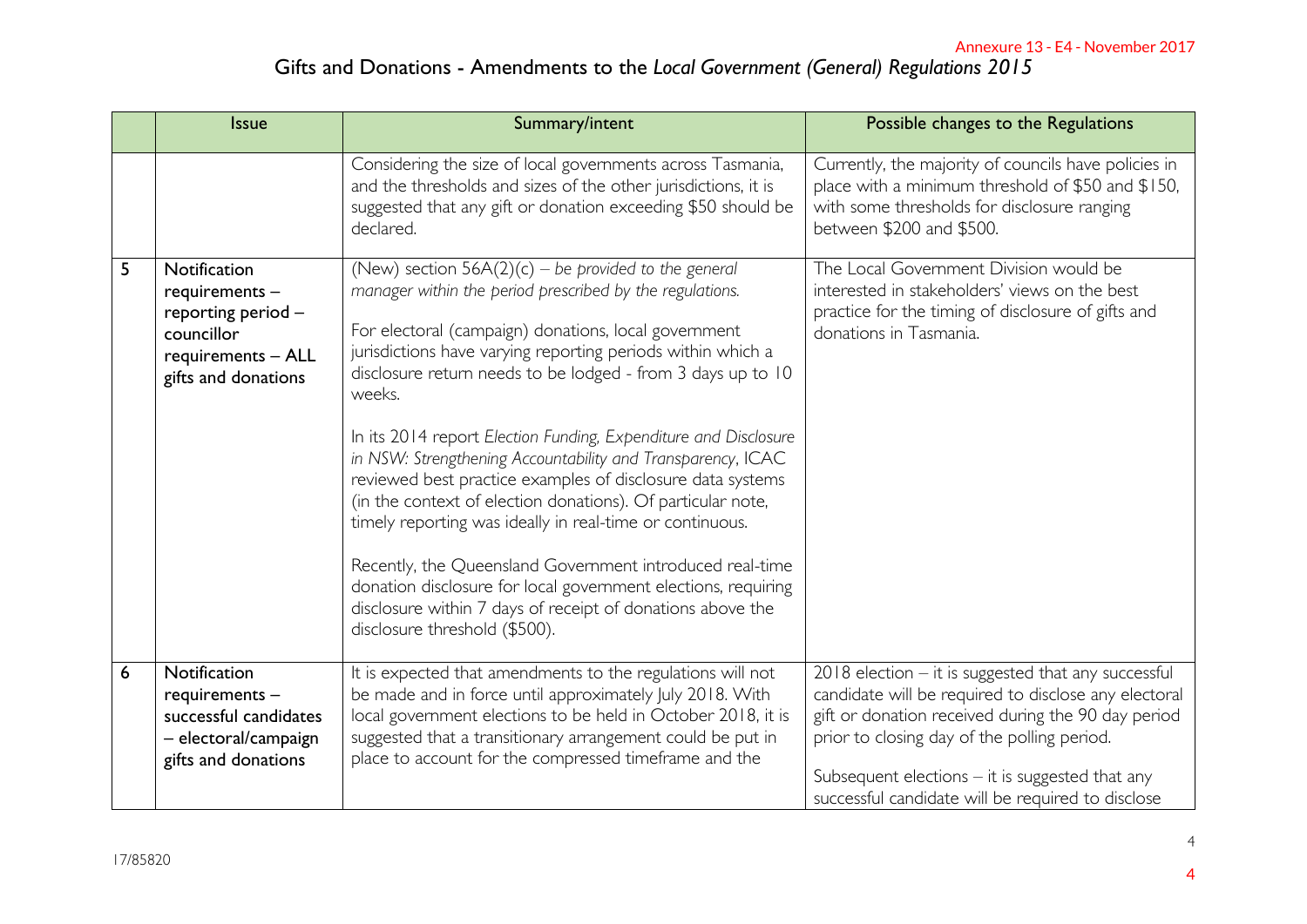|   | <b>Issue</b>            | Summary/intent                                                                                                                       | Possible changes to the Regulations                                                                                                                                |
|---|-------------------------|--------------------------------------------------------------------------------------------------------------------------------------|--------------------------------------------------------------------------------------------------------------------------------------------------------------------|
|   |                         | need for candidates to be aware of their disclosure<br>obligations.                                                                  | any electoral gift or donation received during the<br>180 day period prior to closing day of the polling<br>period.                                                |
|   |                         |                                                                                                                                      | Disclosure to the general manager of these<br>electoral gifts and donations could be done within<br>45 days of a candidate receiving a certificate of<br>election. |
| 7 | Register - details      | The new section 56B(2) requires the register to include the<br>following information:                                                | In addition to that required under section $56B(2)$<br>of the Act, the register could also contain the<br>following information:                                   |
|   |                         | (a) the name of the councillor;                                                                                                      | Donor name;                                                                                                                                                        |
|   |                         | (b) a description of the gift or donation;                                                                                           |                                                                                                                                                                    |
|   |                         | (c) any other information required by the regulations<br>to be included.                                                             | Donor's suburb/locality;                                                                                                                                           |
|   |                         | Some councils are currently maintaining gift registers - an                                                                          | Date received; and                                                                                                                                                 |
|   |                         | example of what Hobart City Council is reporting is available<br>on their website:<br>https://www.hobartcity.com.au/Council/Aldermen | Estimated value of the gift/donation.                                                                                                                              |
|   |                         | In addition, LGAT circulated a draft template register (and<br>policy) to councils in March 2014, which the sector could<br>adopt.   |                                                                                                                                                                    |
| 8 | Register - availability | It is standard practice in other jurisdictions that registers are<br>available publically.                                           | It is suggested that councils are to ensure that a<br>copy of the register may be viewed by the public $-$<br>at the council's public office and on its website.   |